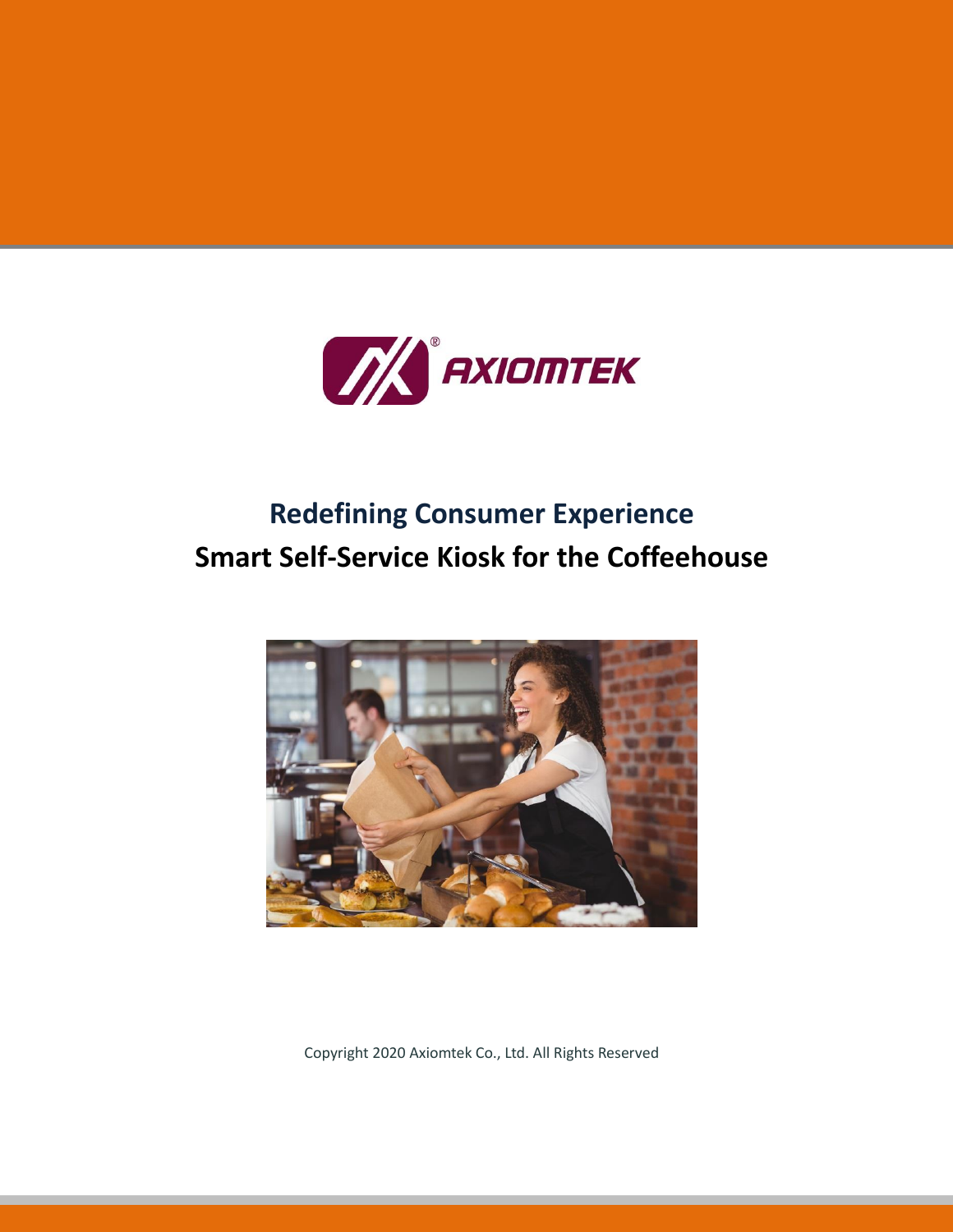

### **Digitized Consumer Experience**

New technologies are sweeping the retail industry, revolutionizing not just the way products are advertised and sold but also how consumers shop and enjoy services. This trend has led to a rising demand for intelligent digital signage and interactive devices, now widely adopted as an integral part of the retail store infrastructure to make modern stores smarter, more attractive, and more enjoyable. By Bringing together automation, information technology (IT) and artificial intelligence (AI) to the store front, these smart systems not only help retailers reduce costs and streamline operations, but more importantly enable them to create a pleasant shopping environment with greater consumer experience – an essential factor in earning long-term clientele loyalty.

### **Self-Service Kiosks – the Focus of Retail Innovation**

Self-service kiosks have been receiving increased popularity in a variety of retail locations, spanning from fast food and quick service restaurants (QSR) to grocery chains, convenience stores and shopping malls. A computerized booth combining specialized hardware and software components as well as an interactive touchscreen HMI (human machine interface), the self-service kiosk displays merchandise information via eye-catching images and enables self-serve ordering and transaction processes at the point-of-sale (POS). While offering customers the convenience of making purchases through touch screens, self-service kiosks also create alternate channels for store owners to grow their business.

**More shopping; less waiting.** When customers order and pay by kiosk instead of standing in lines waiting for a cashier to serve, considerable wait times can be eliminated to amplify service speed. Interactive kiosks also give customers instant access to product lookup, catalogs and service information. Reduction in wait times creates a strong incentive for customers to stay longer and shop more.

**Marketing with imagery and interaction.** Interactive kiosks are effective promotional tools because of their ability to present merchandise information using dynamic multimedia. Kiosk systems with Internet connection support can load fresh ads quickly and remotely, which is ideal for broadcasting time-sensitive product promotions, sale items and special offers. Meanwhile, the use of self-service kiosks via interactive screens engages customers in a deeper communication with services and products, thus enhancing customers' sense of investment to make them more likely to make a purchase.

**Contactless service.** The rapidly-spreading coronavirus pandemic has an enormous impact on dine-out habits. While the spread of the disease has severely hit traditional restaurants with a sharp decline in the number of customers, heightened fears over the transmission of the virus are likely to benefit fast food and QSR establishments. In addition to providing alternative takeaway and delivery services, fast food and café chains are encouraging customers to use their self-order kiosks as part of the preventative measures to minimize chances of infection through person-to-person interaction, a situation expected to further drive the expansion of the selfservice kiosk market.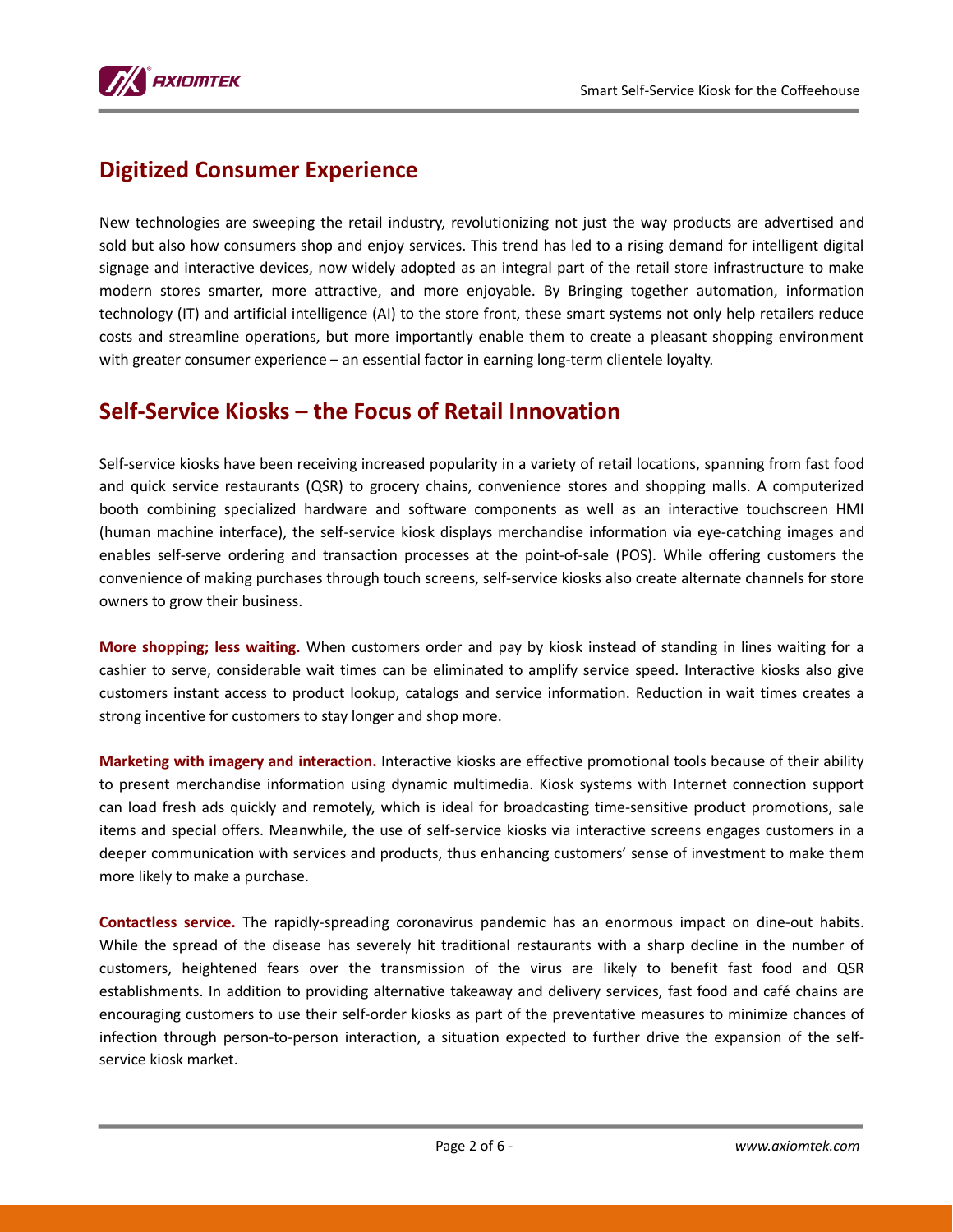

**Saving costs.** Adding self-service kiosks to the store floor helps reduce the workforce assigned to repetitive, lessskilled work, meaning more employees can be contributing to mission-critical tasks to generate more values and improve customer service quality.

**Consumer behavior analysis.** A kiosk system with data processing capabilities can collect valuable information from the customers who use it. Kiosks integrating AI technologies are even able to identify shoppers' demographical characteristics or buying behavior and display the products that meet the interests of a particular audience, providing an effective way for retailers to reach out for target customers.

### **Axiomtek Delivers Tailor-Made Self-Service Kiosk Solutions**

Axiomtek has earned its reputation as a total retail solution provider that takes on projects with complex customization and integration challenges. It offers solutions and services adaptable to a variety of use cases in a highly diversifying retail market, delivering all-in-one self-service kiosk systems that incorporate state-of-the-art technologies with lasting values.

**100% customizable design solution.** With core industrial design expertise, Axiomtek focuses on providing retail kiosk solutions tailored to the unique needs of specific retail store layouts and locations. Axiomtek's design team takes the ideas from customers about how they want their kiosk systems to look and work, including preferable colors, dimensions, physical appearance, etc., and then designs and builds kiosks that pull all these elements together nicely to answer their expectations.

**All-in-one system integration.** Axiomtek's one-stop system integration services provide fully integrated solutions for a wide range of retail applications, developing kiosk platforms that combine innovative hardware and software components to help store owners stay competitive. With specialized smart modules and peripheral interface boards (PIB) embedded inside, Axiomtek's self-service kiosks not only deliver high-speed compute performance and connectivity, but are readily scalable to add functions necessary to meet future requests, supporting broad interoperability with POS peripherals and devices such as cameras, barcode scanners, RFID readers, thermal printers, among others. The implementation of Remote Device Management (RDM) technology into the kiosks also enables remote communications, manageability, maintenance and protection of all kiosk systems, providing an efficient platform for retailers to prevent downtime and save operative costs.

**Future-proof product modularization.** Axiomtek's self-service kiosks are known for their flexibility options thanks to their modular and slot-in form factor design. It allows features to be arranged depending on customer-specific requirements or use scenarios, meanwhile making parts easy to install, service, remove or upgrade. Modularization also increases future-proof scalability of the kiosk to include new technologies. A lower TCO (total cost of ownership) can therefore be achieved.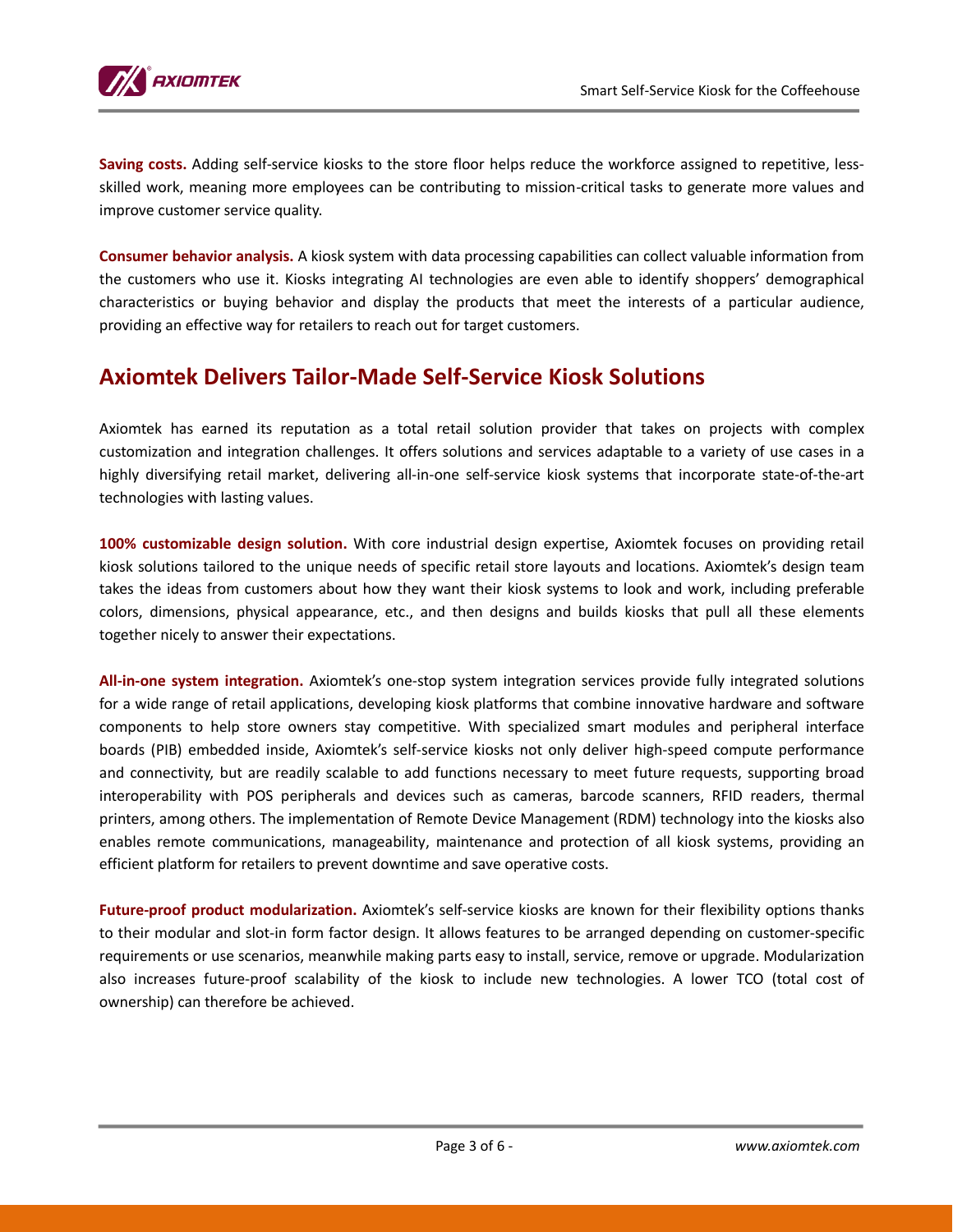

# **Application Case: All-in-One Smart Self-Service Kiosk for the Coffeehouse**

### **Challenges**

The customer, a multinational coffeehouse chain, was looking for a 32" self-service kiosk to be integrated into its checkout system. The self-service kiosk was required to feature a wide array of POS terminal functions as well as anti-collision design, and had to support easy assembly and deployment to be able to fit into stores with different layouts.



#### **Main Requirements**

- Anti-collision design
- Easy maintenance, repair and sanitization
- Supports peripheral devices including an EMV chip card reader, a QR code scanner & thermal receipt printer
- Tray & tong return bin design
- Supports customer's camera reading technology

### **Axiomtek's solution**

Axiomtek has built a 100% custom-made self-checkout kiosk designed with multi-use functionality to suit the customer's needs.

**Modular, integrated all-in-one design.** This multifunctional kiosk adopts a sleek, modularized design, with extended interoperability to facilitate the addition and upgrade of multiple functions. The checkout peripherals integrated into the kiosk system include an EMV card reader, a QR code scanner, a thermal receipt printer, plus a smart camera for processing merchandise images. The lower part of the kiosk contains a hidden drawer compartment, with individual spaces to accommodate peripheral equipment in a neatly organized manner, allowing for fast and easy assembly, maintenance and part replacement of all devices incorporated into the kiosk. The kiosk also makes full use of its physical design for multifunctional purposes, with areas available for mounting bag hooks or paper bag holders.

**Fabulous usability & intuitive HMI.** The self-checkout kiosk runs on an Intel® Core™ i5-7500T processor and features a 31.5-inch LCD PCT touchscreen, with an intuitive HMI that delivers remarkable user experience to appeal to customers – a big plus to increase the store's sales numbers. It also comes with a return bin where customers can return trays and tongs after completing the purchase. Both the return bin and the main body of the kiosk have wheels, making it easy for staff to move the kiosk and collect used trays and tongs for cleaning and sanitization.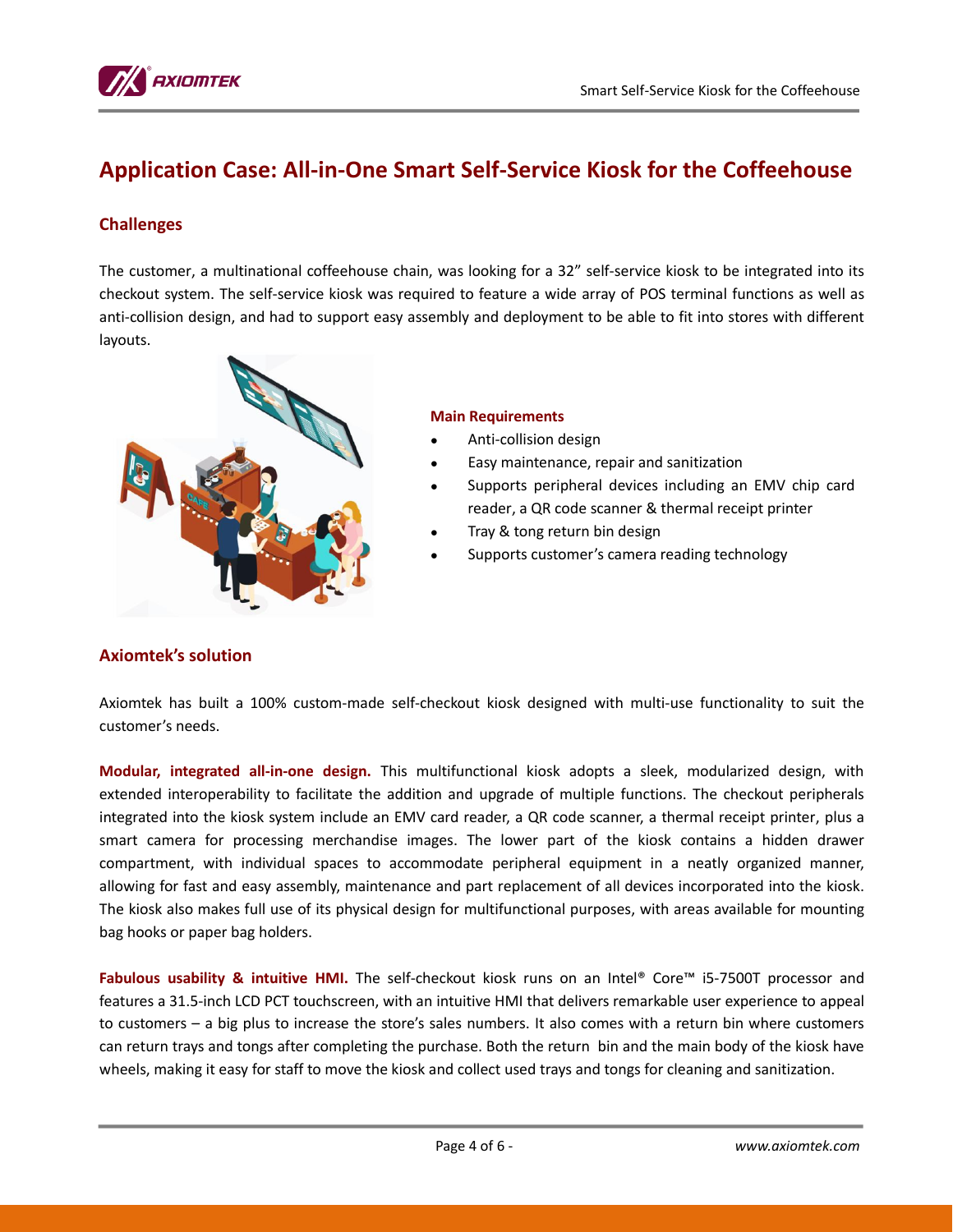

#### **Feature highlights**

- Intel® Core™ i5-7500T 2.7GHz with up to 3.30GHz 6M cache
- 31.5" LCD PCT touchscreen
- Smart camera reading station deployed for purchase confirmation
- Type 304 stainless steel material for bread tray reading area
- Return bin design for collecting trays and tongs
- Equipped with wheels to make the kiosk easy to move
- Multi-functional space for placing paper bags

#### **How it operates**

The self-service kiosk integrates an AI smart camera to accelerate checkout services and avoid human errors, allowing customers to enjoy rapid checkout by making purchases with speed, convenience and simplicity:

- 1. The smart camera captures the purchased item and displays the image of the item on the touchscreen.
- 2. Once the customer confirms the purchase, the kiosk screen shows the payment information including the number of items to purchase and the total amount to pay.
- 3. Via the touchscreen, the customer proceeds to select how they wish to pay. They can choose to pay directly at the kiosk either using an EMV credit card or by scanning the QR code on a payment-enabled phone, or print the receipt from the kiosk and then pay at the cash register.



(Illustration of the smart self-service kiosk with self-checkout peripherals)